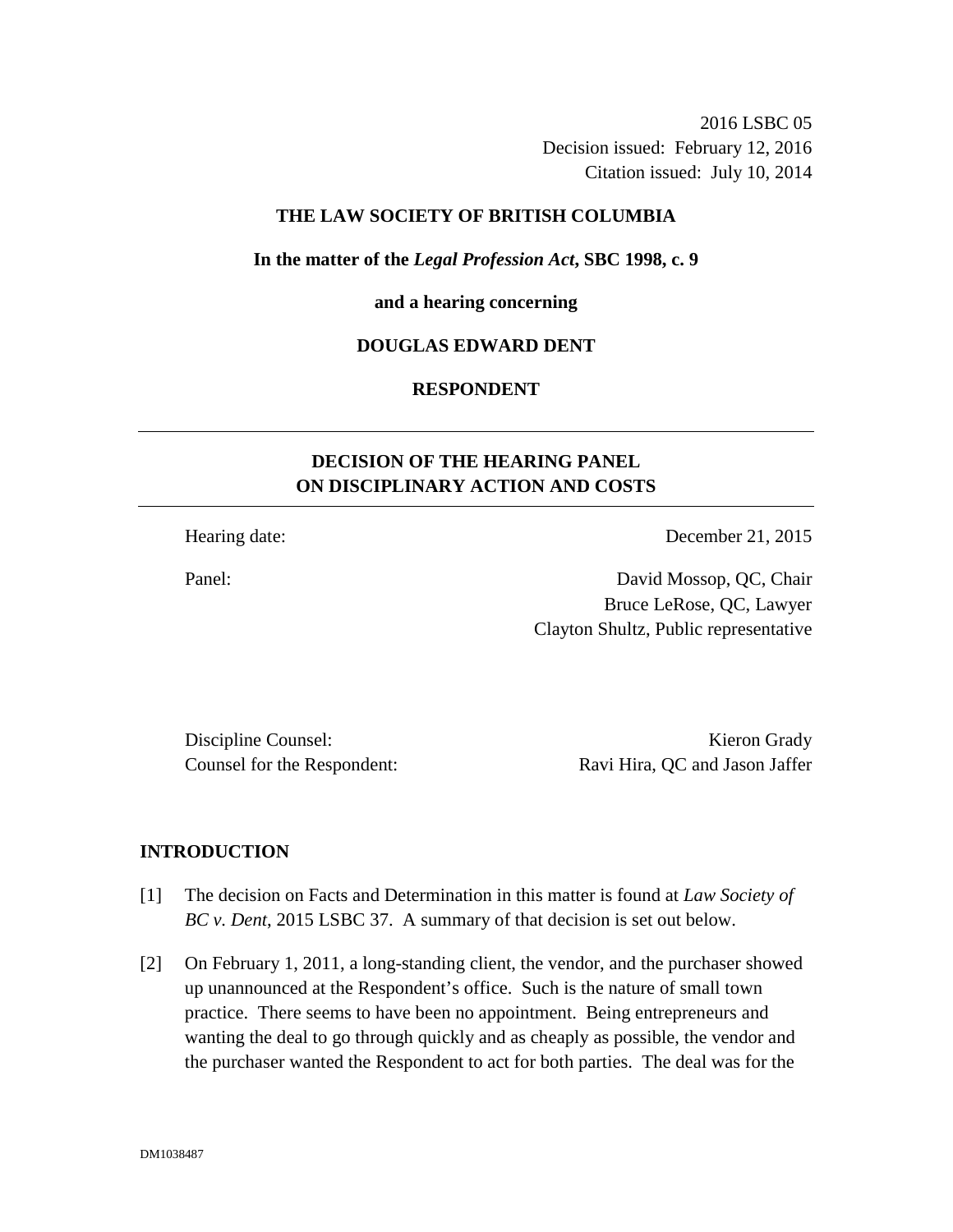sale of land with a commercial element. The deal ultimately went through, and no one suffered any loss or harm.

- [3] However, the purchaser was not satisfied with the accounting of monies paid for the purchase of the property. She sought an accounting from the Respondent without success. He took the position that he represented the vendor only and therefore she was not entitled to any accounting of the money. She wrote a letter of complaint to the Law Society of British Columbia.
- [4] The Law Society, in fulfilling its statutory mandate, investigated the complaint. The substance of the original complaint did not result in any citation.
- [5] However, during the course of a thorough investigation, officials of the Law Society uncovered three issues, arising from the same matter but unrelated to the original complaints that led to this hearing. They are:
	- (a) the Respondent acted for both parties contrary to the *Professional Conduct Handbook* then in force;
	- (b) alternatively, the Respondent did not advise the purchaser that he was not protecting their interest;
	- (c) the Respondent breached an undertaking.
- [6] This Hearing Panel dismissed all allegations in the citation except for allegation 2, failing to advise the unrepresented party that he was not protecting their interest.
- [7] For approximately four months (from the beginning of February 2011 to the beginning of June 2011), the purchaser believed the Respondent was acting for her and the purchasing corporation in regards to the purchase of the relevant property. The Respondent was of the opposite view; he was acting for the vendor only. There is no doubt the Respondent was in violation of Chapter 4, Rule 1 of the *Professional Conduct Handbook* (then in force) (the "*Handbook*"). He did not give the appropriate warning.
- [8] Again, no-one suffered any harm on account of the violation of this provision of the *Handbook*.

## **POSITION OF THE PARTIES**

[9] The parties have made a joint submission on disciplinary action. The only difference between the parties was the amount of time to pay for the fine and costs.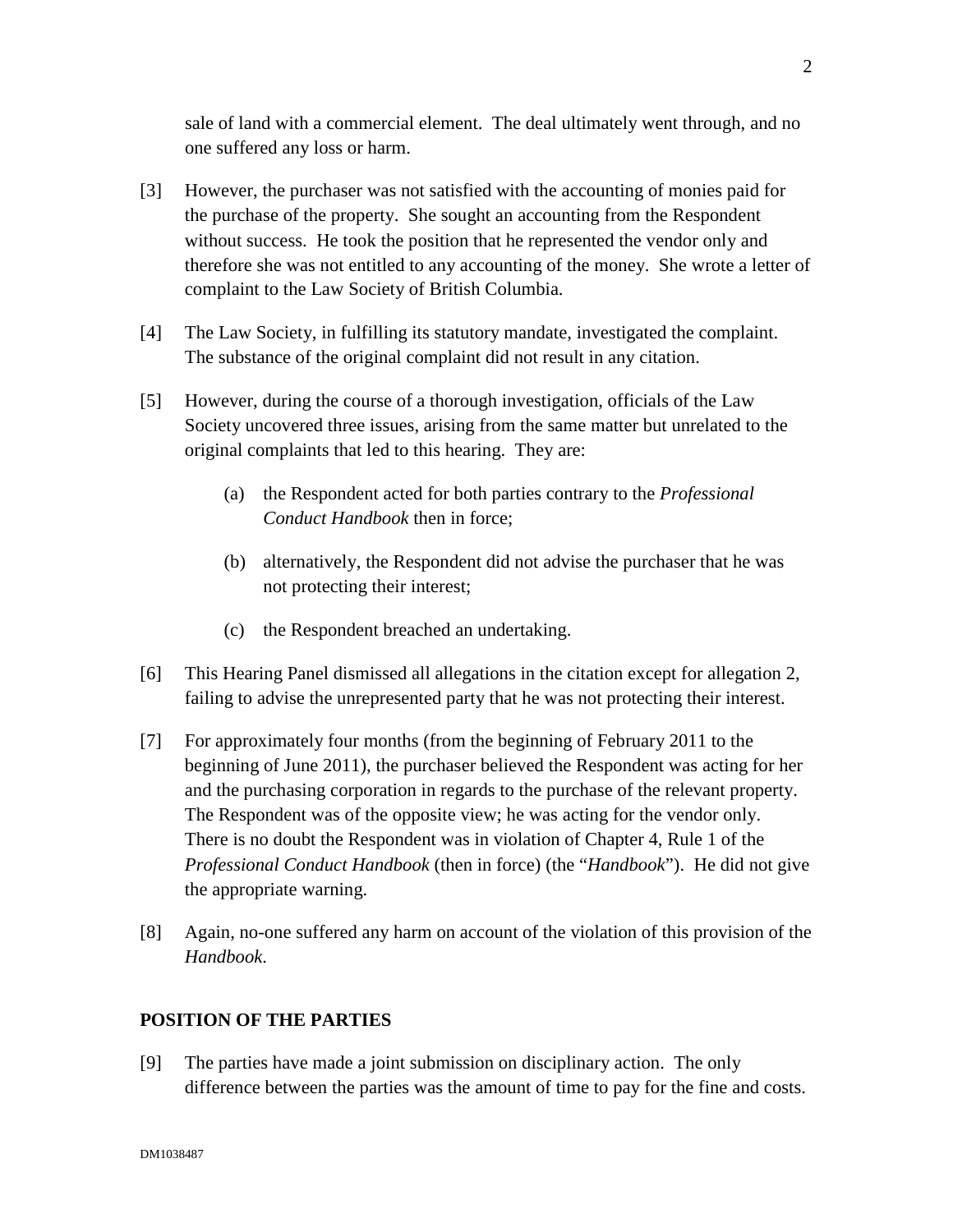The position of the Law Society was that the Respondent should pay the fine and costs by March 31, 2017. The position of the Respondent is that he should have until June 30, 2017. The Hearing Panel decided to give the Respondent until June 30, 2017 to pay the fine and costs in this matter.

- [10] The joint submission recommended that the Respondent pay to the Law Society the following sums:
	- (a) a fine of \$5,000; and
	- (b) costs in the amount of \$5,000.
- [11] The Panel adjourned the hearing for a few minutes on December 21, 2015, the date of the hearing on the disciplinary action. The Panel then reconvened and gave an oral decision accepting the joint submission. The Panel also gave the Respondent until June 30, 2017 to pay these amounts. These are the written reasons for that decision.

# **IS THE PROPOSED DISCIPLINARY ACTION APPROPRIATE?**

#### **General Principles**

[12] In *Law Society of BC v. Lessing*, 2013 LSBC 29, the Review Panel confirmed that the starting point in determining the appropriate disciplinary action to be imposed under section 38(5) and (7) of the *Legal Profession Act* is a consideration of the Law Society's mandate under section 3 of the *Act*. Section 3 provides as follows:

### **Object and duty of society**

- **3** It is the object and duty of the society to uphold and protect the public interest in the administration of justice by
	- (a) preserving and protecting the rights and freedoms of all persons,
	- (b) ensuring the independence, integrity, honour and competence of lawyers,
	- (c) establishing standards and programs for the education, professional responsibility and competence of lawyers and of applicants for call and admission,
	- (d) regulating the practice of law, and
	- (e) supporting and assisting lawyers, articled students and lawyers of other jurisdictions who are permitted to practise law in British Columbia in fulfilling their duties in the practice of law.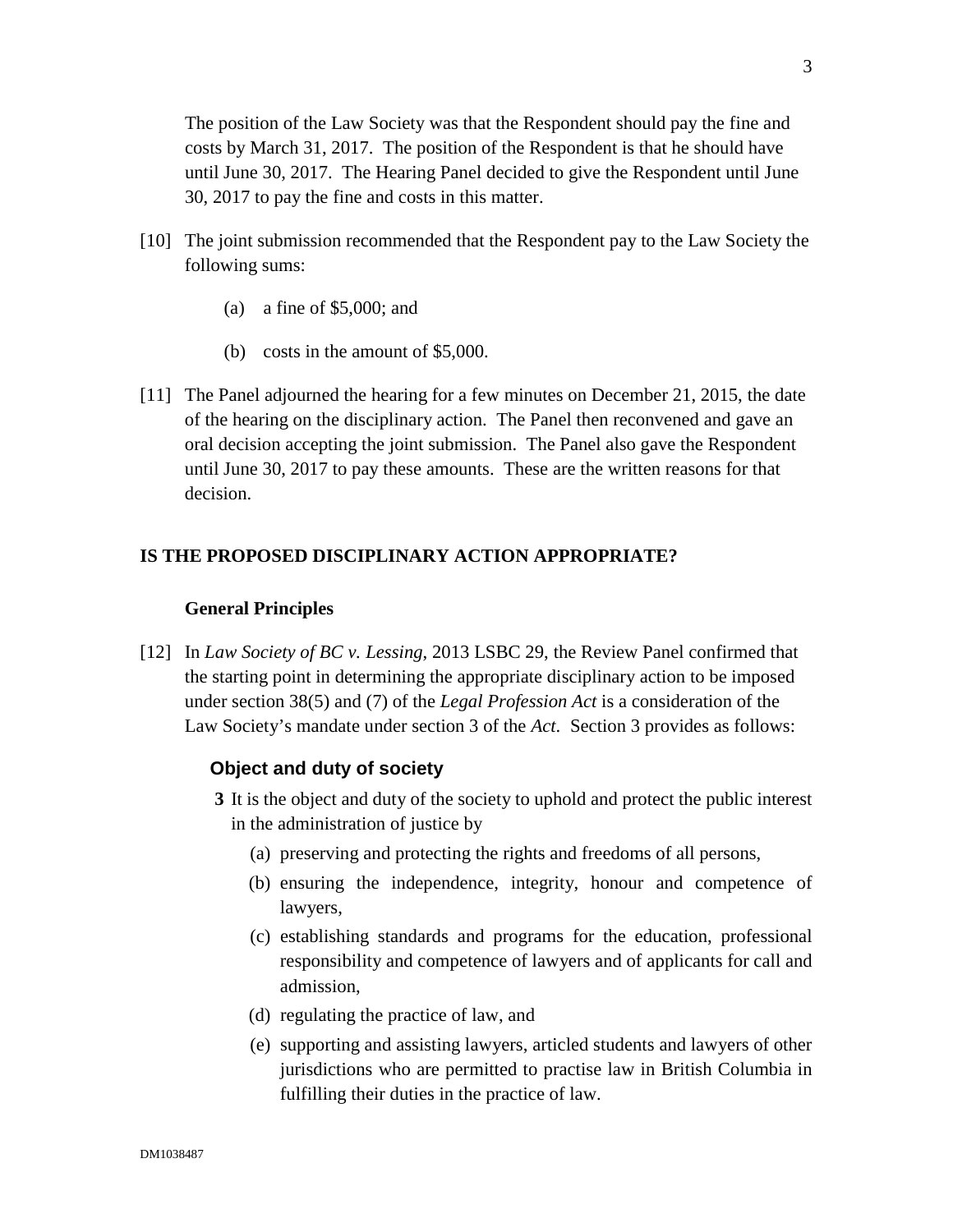- [13] The Review Panel in *Lessing* noted that the objects and duties set out in section 3 of the *Act* were reflected in the factors set out in *Law Society of BC v. Ogilvie*, 1999 LSBC 17, [1999] LSDD No. 45 at paragraphs 9 and 10 of the disciplinary action report:
	- [9] *Given that the primary focus of the Legal Profession Act is the protection of the public interest, it follows that the sentencing process must ensure that the public is protected from acts of professional misconduct*. Section 38 of the *Act* sets forth the range of penalties, from reprimand to disbarment, from which a panel must choose following a finding of misconduct. *In determining an appropriate penalty, the panel must consider what steps might be necessary to ensure that the public is protected, while also taking into account the risk of allowing the respondent to continue in practice.*
	- [10] The criminal sentencing process provides some helpful guidelines, such as: *the need for specific deterrence of the respondent, the need for general deterrence, the need for rehabilitation and the need for punishment or denunciation. In the context of a selfregulatory body one must also consider the need to maintain the public's confidence in the ability of the disciplinary process to regulate the conduct of its members.* While no list of appropriate factors to be taken into account can be considered exhaustive or appropriate in all cases, the following might be said to be worthy of general consideration in disciplinary dispositions:
		- (a) the nature and gravity of the conduct proven;
		- (b) the age and experience of the respondent;
		- (c) the previous character of the respondent, including details of prior discipline;
		- (d) the impact upon the victim;
		- (e) the advantage gained, or to be gained, by the respondent;
		- (f) the number of times the offending conduct occurred;
		- (g) whether the respondent has acknowledged the misconduct and taken steps to disclose and redress the wrong and the presence or absence of other mitigating circumstances;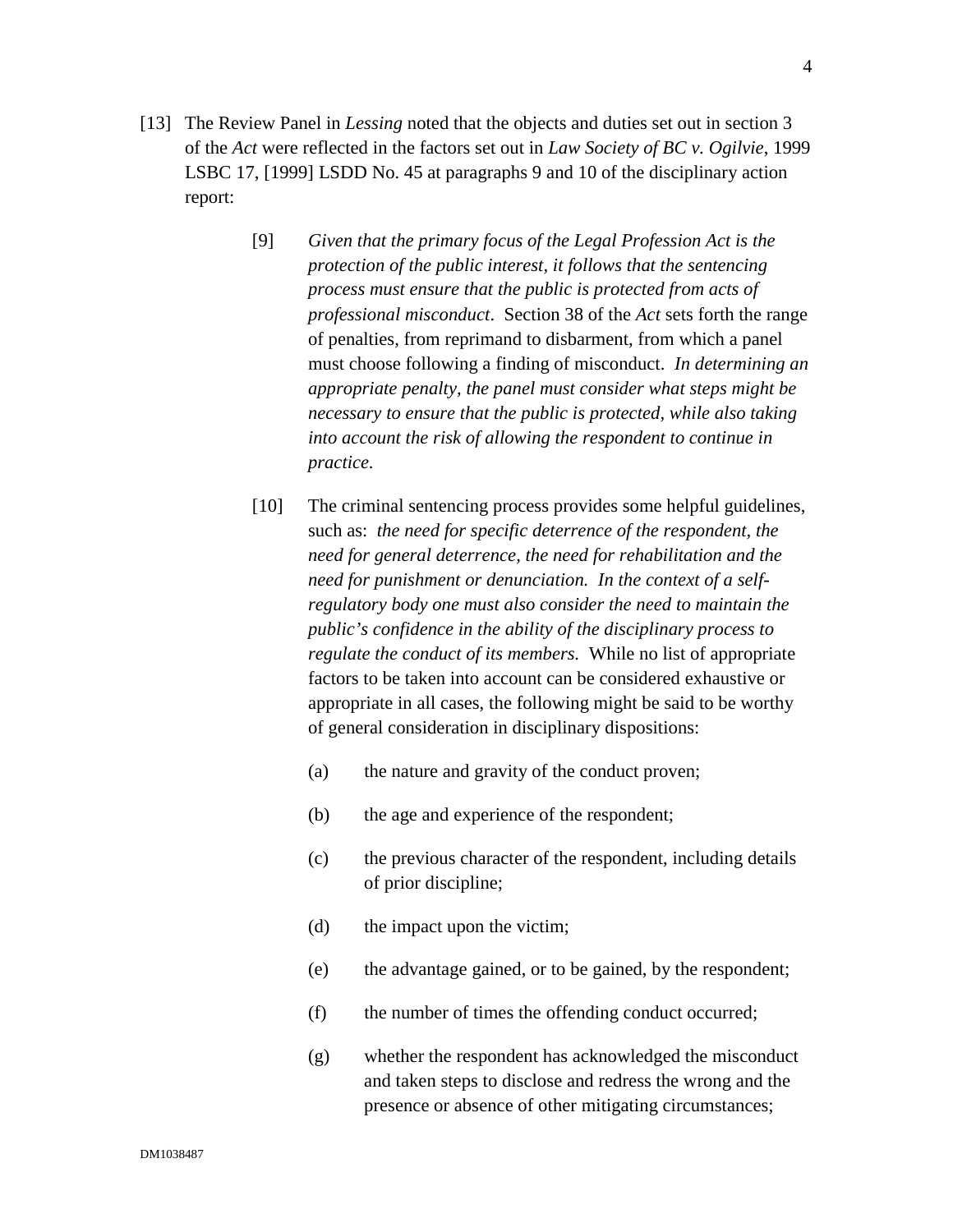- (h) the possibility of remediating or rehabilitating the respondent;
- (i) the impact on the respondent of criminal or other sanctions or penalties;
- (j) the impact of the proposed penalty on the respondent;
- (k) the need for specific and general deterrence;
- (l) the need to ensure the public's confidence in the integrity of the profession; and
- (m) the range of penalties imposed in similar cases.

#### [emphasis added]

- [14] The review panel in *Lessing* observed that not all the *Ogilvie* factors would come into play in all cases and the weight to be given these factors would vary from case to case. But the review panel noted that the protection of the public (including public confidence in the disciplinary process and public confidence in lawyers generally) and the rehabilitation of the member, were two factors that, in most cases, would play an important role. The panel stressed, however, that, where there was a conflict between these two factors, the protection of the public, including protection of the public confidence in lawyers generally, would prevail.
- [15] The present *Ogilvie* factors are 13 in number. Many times hearing panels feel obligated to go through each and every *Ogilvie* factor. Many times these factors overlap with each other. In addition, depending on the case before the hearing panel, the hearing panel strains to find a rationale for each of the *Ogilvie* factors.
- [16] It is time to provide some simplification to this process. It is not necessary for a hearing panel to go over each and every *Ogilvie* factor. Instead, all that is necessary for the hearing panel to do is to go over those factors that it considers relevant to or determinative of the final outcome of the disciplinary action (primary factors). This approach flows from *Lessing*, which talks about different factors having different weight.
- [17] There is an obligation on counsel appearing before the hearing panel to point out to the panel those factors that are primary and those factors that play a secondary role. Secondary factors need to be mentioned in the reasons, if those secondary factors tip the scales one way or the other. However, in most cases, the panel will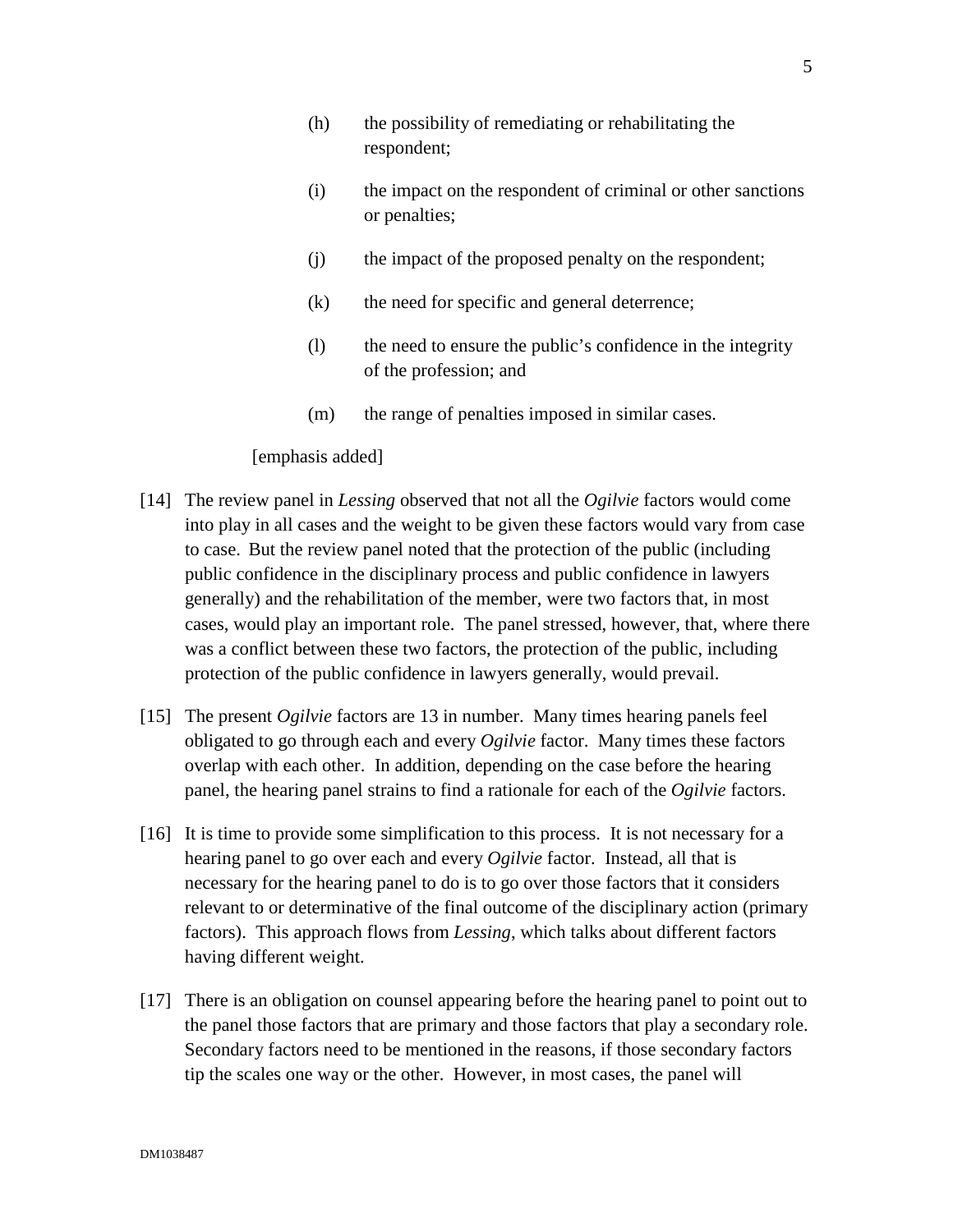determine the appropriate disciplinary action on the basis of the primary factors without recourse to secondary factors.

- [18] In addition, it is time to consolidate the *Ogilvie* factors, ("consolidated *Ogilvie* factors"). It is also important to remember that the *Ogilvie* factors are nonexhaustive in nature. Their scope is only limited by the possible frailties that a lawyer may exhibit and the ability of counsel to put an imaginative spin on it.
- [19] Therefore, we set out a "consolidated list of *Ogilvie* factors" as indicated below. We have reduced them from 13 to the four general factors outlined below.

#### **Nature, gravity and consequences of conduct**

[20] This would cover the nature of the professional misconduct. Was it severe? Here are some of the aspects of severity: For how long and how many times did the misconduct occur? How did the conduct affect the victim? Did the lawyer obtain any financial gain from the misconduct? What were the consequences for the lawyer? Were there civil or criminal proceedings resulting from the conduct?

### **Character and professional conduct record of the respondent**

[21] What is the age and experience of the respondent? What is the reputation of the respondent in the community in general and among his fellow lawyers? What is contained in the professional conduct record?

#### **Acknowledgement of the misconduct and remedial action**

[22] Does the respondent admit his or her misconduct? What steps, if any, has the respondent taken to prevent a reoccurrence? Did the respondent take any remedial action to correct the specific misconduct? Generally, can the respondent be rehabilitated? Are there other mitigating circumstances, such as mental health or addiction, and are they being dealt with by the respondent?

# **Public confidence in the legal profession including public confidence in the disciplinary process**

[23] Is there sufficient specific or general deterrent value in the proposed disciplinary action? Generally, will the public have confidence that the proposed disciplinary action is sufficient to maintain the integrity of the legal profession? Specifically, will the public have confidence in the proposed disciplinary action compared to similar cases?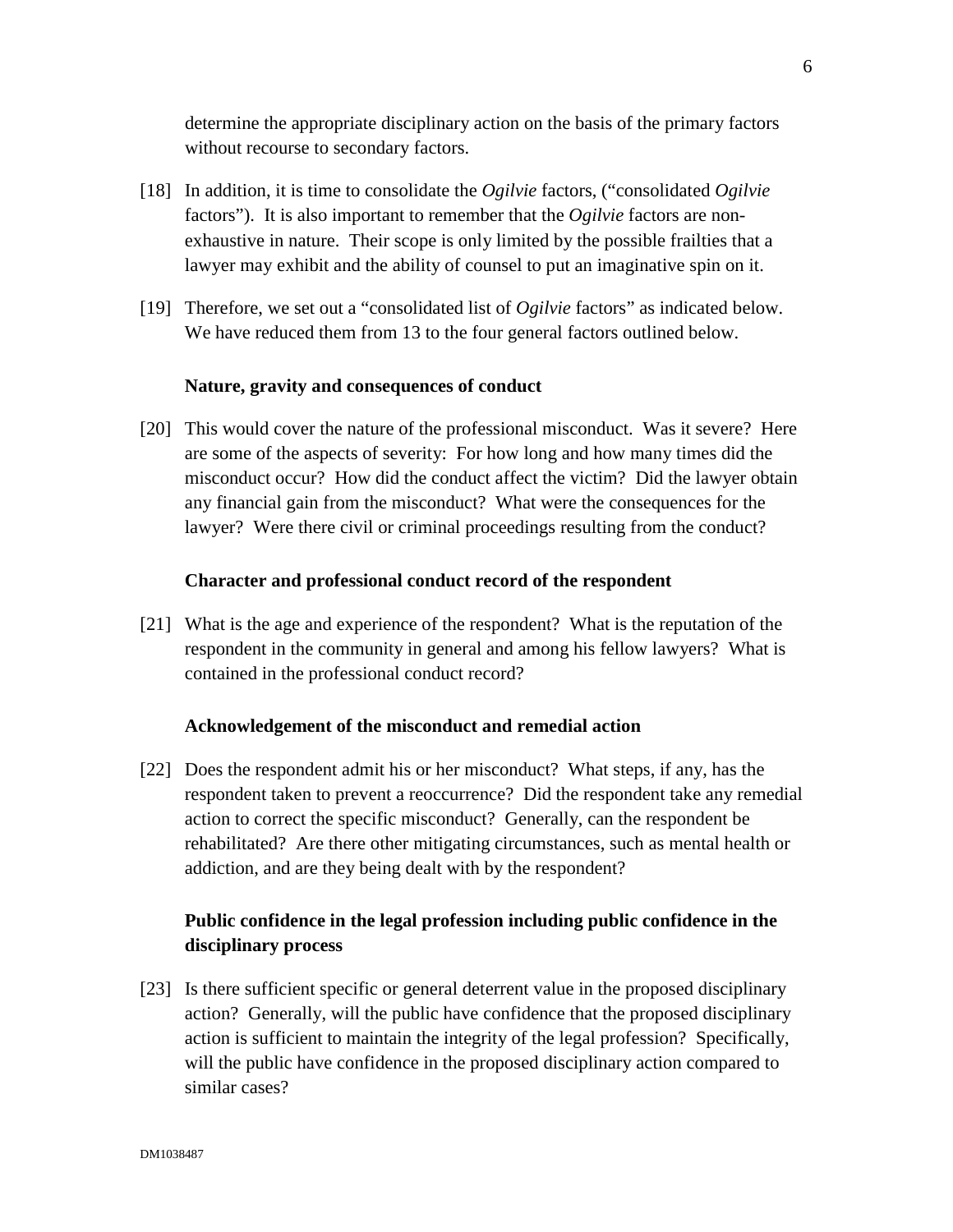[24] We will now go over each of these "consolidated *Ogilvie* factors" for the case at bar.

#### **Nature and gravity and consequences of this conduct**

[25] This misconduct is on the lower end of the spectrum of misconduct. It is true, as counsel for the Law Society points out, that this misconduct lasted for over four months. However, no one suffered any harm. In addition, the Respondent at the end of the four-month period insisted that the purchaser obtain her own lawyer. Finally, the Respondent did not obtain any financial gain through this misconduct.

#### **Character and professional conduct record of the respondent**

- [26] The Respondent is 67 years of age and has practised since September 14, 1976. He originally articled in the Lower Mainland and practised for a short time in the greater Vancouver area. He ultimately re-established himself in 100 Mile House.
- [27] Counsel for the Respondent, in his written submission, points out various community activities that the Respondent engaged in over the years. The Respondent should be congratulated for this.
- [28] In addition, counsel for the Respondent has submitted a number of letters of reference in regards to the Respondent. It is important to remember that letters of reference have some impact, but it is important that they be drafted in an appropriate manner. They should specifically contain the following elements:
	- (a) The person writing the letter has read the decision on Facts and Determination or at least read the Agreed Statement of Facts with the necessary attachments.
	- (b) The person has read the professional conduct record, if any, of the Respondent compiled by the Law Society.
	- (c) The person should state specifically how they know and can vouch for the character of the Respondent.
- [29] The letters presented to this Hearing Panel do not follow this format. Even if the letters had followed the proper format, this Panel would put little weight to them. Letters of reference have little impact if there is a significant professional conduct record. The reason for this is simple. If there is a significant professional conduct record, it speaks to the character of the Respondent with greater weight than a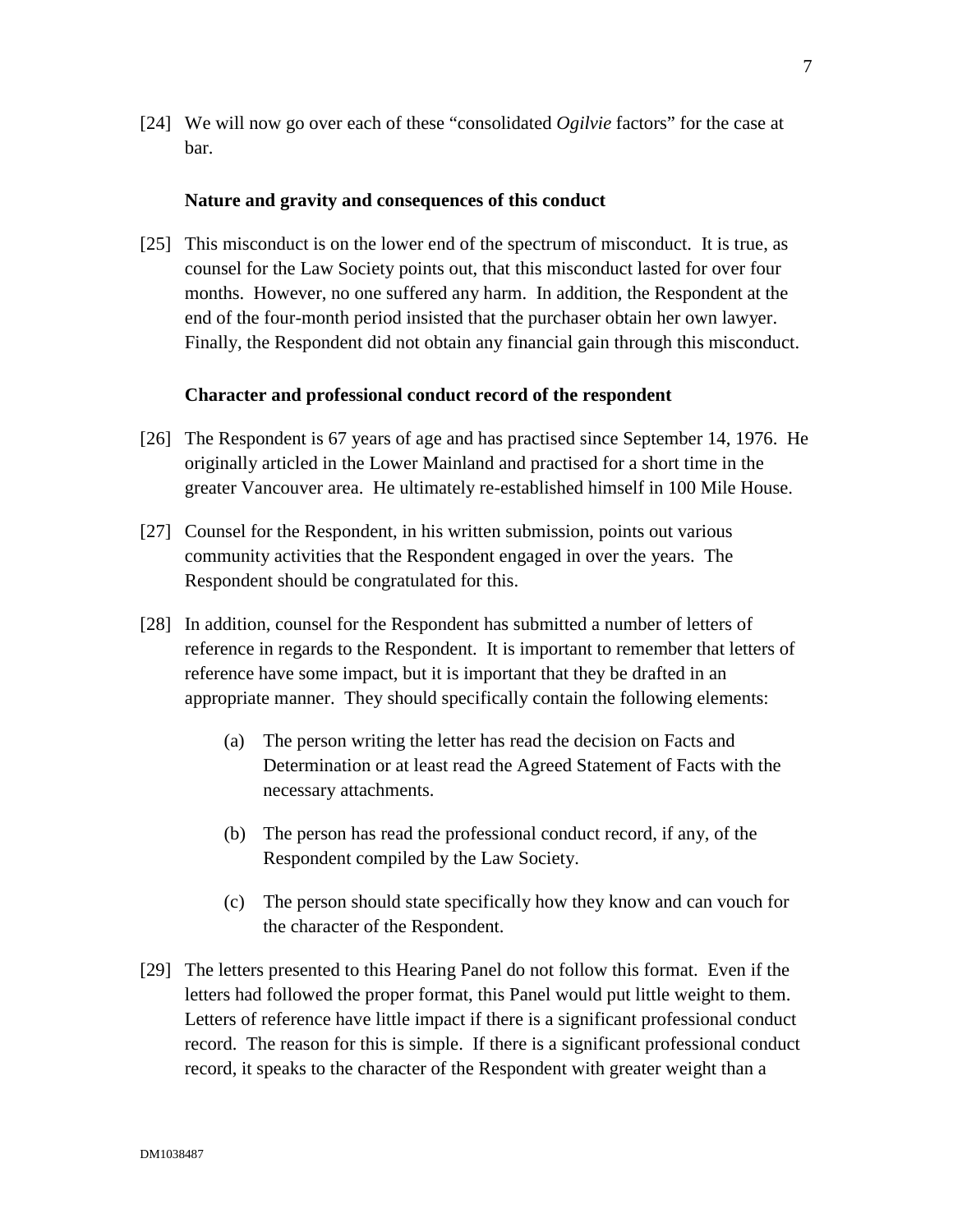number of letters of reference. As we review below, there is here a significant professional conduct record.

- [30] Letters of reference may be a primary factor if the respondent has an unblemished or near unblemished professional conduct record. That situation does not exist here.
- [31] The Respondent has a professional conduct record that consists of the following:
	- (a) **Conduct Review**: On September 10, 1998, the Discipline Committee authorized a conduct review. This item on the professional conduct record will not be considered by the Hearing Panel as the conduct review exonerated the Respondent.
	- (b) **Citation**: On December 4, 2001, a hearing panel suspended the Respondent for one month for performing legal services for a client in a matter in which he had a direct or indirect financial interest, failing to advise the same client that she had a potential claim against him, failing to recommend that the client obtain independent legal advice and for failing to report a potential claim to his professional liability insurer.
	- (c) **Practice Standards**: On July 11, 2013 the Practice Standards Committee accepted various recommendations to address competency concerns on the part of the Respondent, including his failure to properly confirm retainers. As part of its involvement, the Committee required that the Respondent implement various procedures to improve his practice, including that, where he was not retained, the potential client was made aware of this. The Respondent was also required to report periodically to Law Society staff with respect to the foregoing.
	- (d) **Citation**: On January 27, 2014, a hearing panel ordered that the Respondent be suspended for 45 days commencing February 10, 2014 for his conduct in withdrawing funds from trust to pay his fees when these funds were impressed with a specific purpose that had not been fulfilled, contrary to (the old) Rule 3-57. The conduct in question took place in 2011 before the Respondent's involvement with Practice Standards. The Respondent sought a review of the decision and on review, the suspension was set aside and a fine of \$5,000 imposed along with an order of costs. Of note, both the hearing panel and the review board specifically stated that it was not necessary to apply progressive discipline under the circumstances.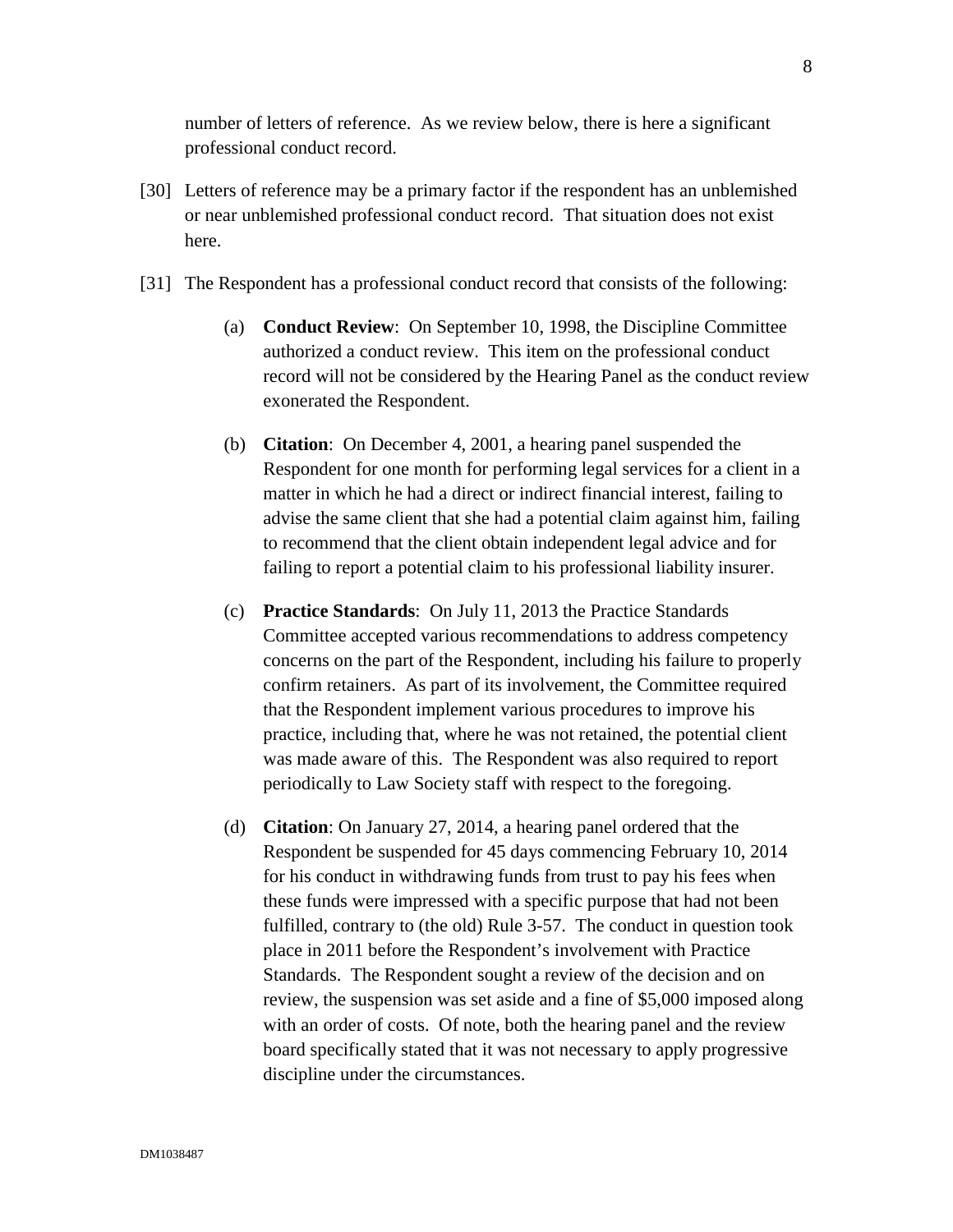[32] Counsel for the Respondent stated at paragraph 37 of his submissions the following:

> As set out above, 12 years ago, Mr. Dent was disciplined. The circumstances leading to the misconduct occurred almost 20 years ago. The impugned conduct occurred during a difficult personal time, involving an acrimonious divorce. His family and financial foundation were crumbling. As noted above, the divorce affected Mr. Dent deeply. Despite his financial circumstances, he met his financial obligations to the complainant. With respect, the W misconduct occurred around the same time as this matter. The penalty therein was not imposed prior to the actions that constitute this misconduct. Applying criminal law principles, a conviction and sentence imposed after the date of the offence in question cannot be considered as part of the sentencing record for the offence in question.

- [33] This is a significant conduct record. The Respondent has been held to have engaged in professional misconduct on two occasions in the past. In addition, he has also had a conduct review. In addition, there is a common thread, namely his standard of practice is just below what is expected of a lawyer. Occasionally, this behaviour has come to the attention of the Law society, and he has been disciplined.
- [34] In *Law Society of BC v. Siebenga*, 2015 LSBC 44, the hearing panel implicitly recognized that, generally, a lawyer who has engaged in professional misconduct on two previous occasions has a significant professional record. In *Siebenga*, at paragraph 47 the following is stated:

Lawyers who have been found to have committed professional misconduct on two occasions and fined on both occasions, are candidates for suspension on a third citation. This does not mean "three strikes and you're out." Rather, it means three strikes and you may be out depending on the circumstances. To put it another way, lawyers who have been found to have committed professional misconduct on two occasions are put in a state of "heightened possibility" of being suspended. A hearing panel should seriously consider issuing a suspension, instead of a fine.

[35] Secondly, in *Lessing*, at paragraph 71, the panel makes it clear that a professional conduct record should be considered. The exceptional rare cases would be limited to "minor and distant events." The two previous findings of professional misconduct, at bar, do not fit within this exception.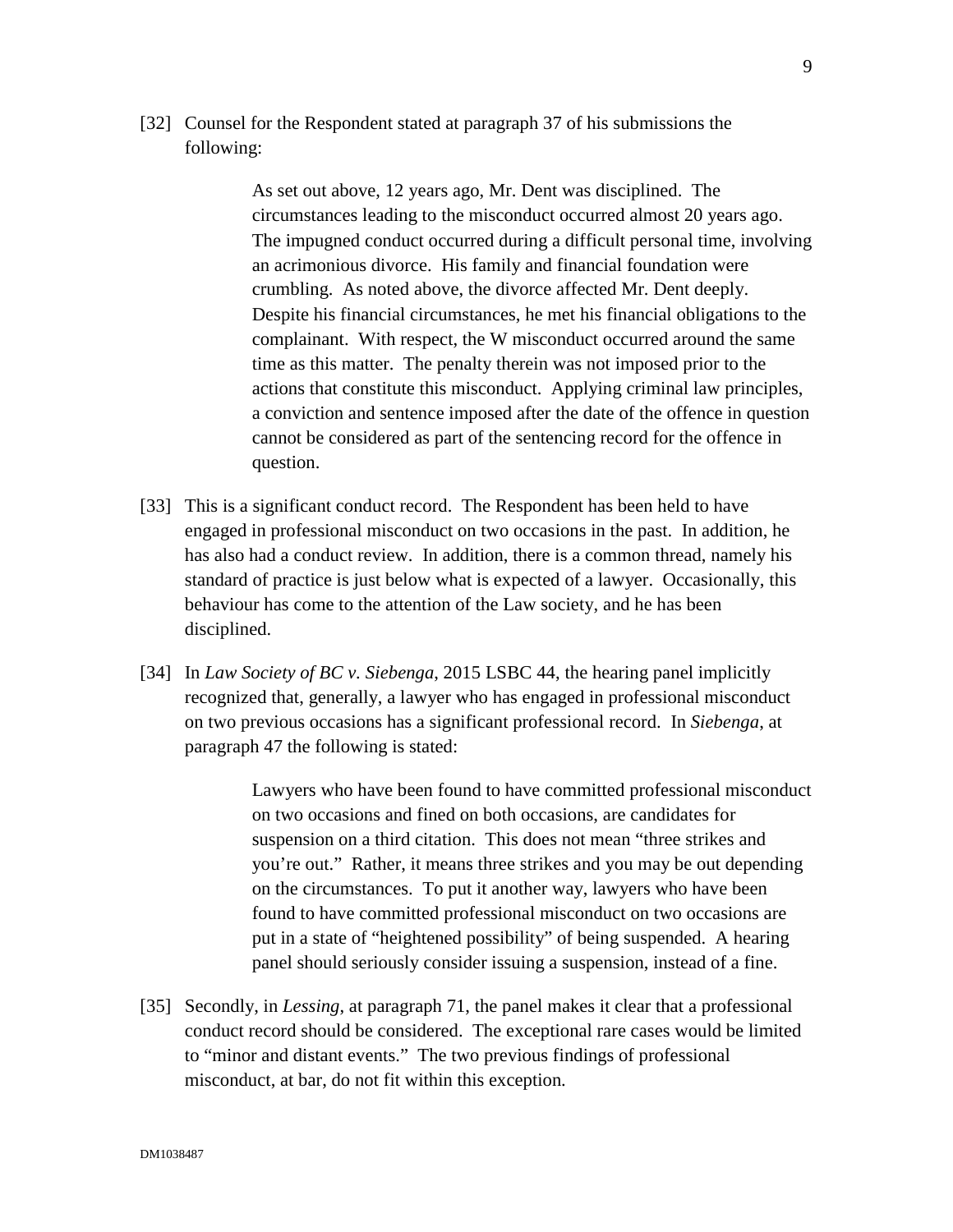[36] Thirdly, the timing of the previous findings of professional misconduct plays a limited role. This has been decided in the case of *Law Society of BC v. Taschuk*, 2000 LSBC 22, [2001] LSDD No. 7 at paragraph 45:

> If we assessed Penalty without regard to the other matters, Mr. Taschuk would reap an insupportable benefit from the separation of the proceedings, irrespective of the order in which they were determined. In each of three cases he would have been treated as a "first offender". While that may be correct with respect to "previous convictions" in criminal law, such considerations must usually give way when an administrative body applies penalties with a view, principally, to upholding the public interest. ...

[37] Generally, principles of criminal sentencing should not be applied to regulatory discipline. The prime consideration, in regulatory discipline, is the public interest.

### **Acknowledgement of misconduct and any remedial action**

[38] The Respondent did not explicitly admit his misconduct when he took the stand. His position throughout these proceedings has been that he told the purchaser to get independent legal advice. However, he implicitly admitted he needed to change his ways. He stated on the stand he has reorganized his practice. He now requires written retainer agreements. He also now sends out letters of disengagement to people he does not represent. This Panel believes, in these circumstances, he has acknowledged his error and has taken concrete steps to prevent a reoccurrence.

# **Public confidence in the legal profession including public confidence in the disciplinary process**

- [39] The public must have confidence in this disciplinary process. The primary factor under this heading is "similar cases." Does the proposed disciplinary action fall within the range of similar cases? The Panel feels the most similar case is *Law Society of BC v. Ebrahim*, 2010 LSBC 14.
- [40] In *Ebrahim*, the lawyer, while acting for his clients with respect to the purchase of three residential strata lots and the proposed assignment of the contract of one of the lots to a third party, failed to advise that third party that he was not protecting his interests. The citation also contained an allegation that the lawyer committed a breach of trust by releasing funds without the third party's authorization, that he then applied on his clients' behalf and for their benefit to the purchase of the two lots in which the unrepresented party had no interest. The lawyer admitted